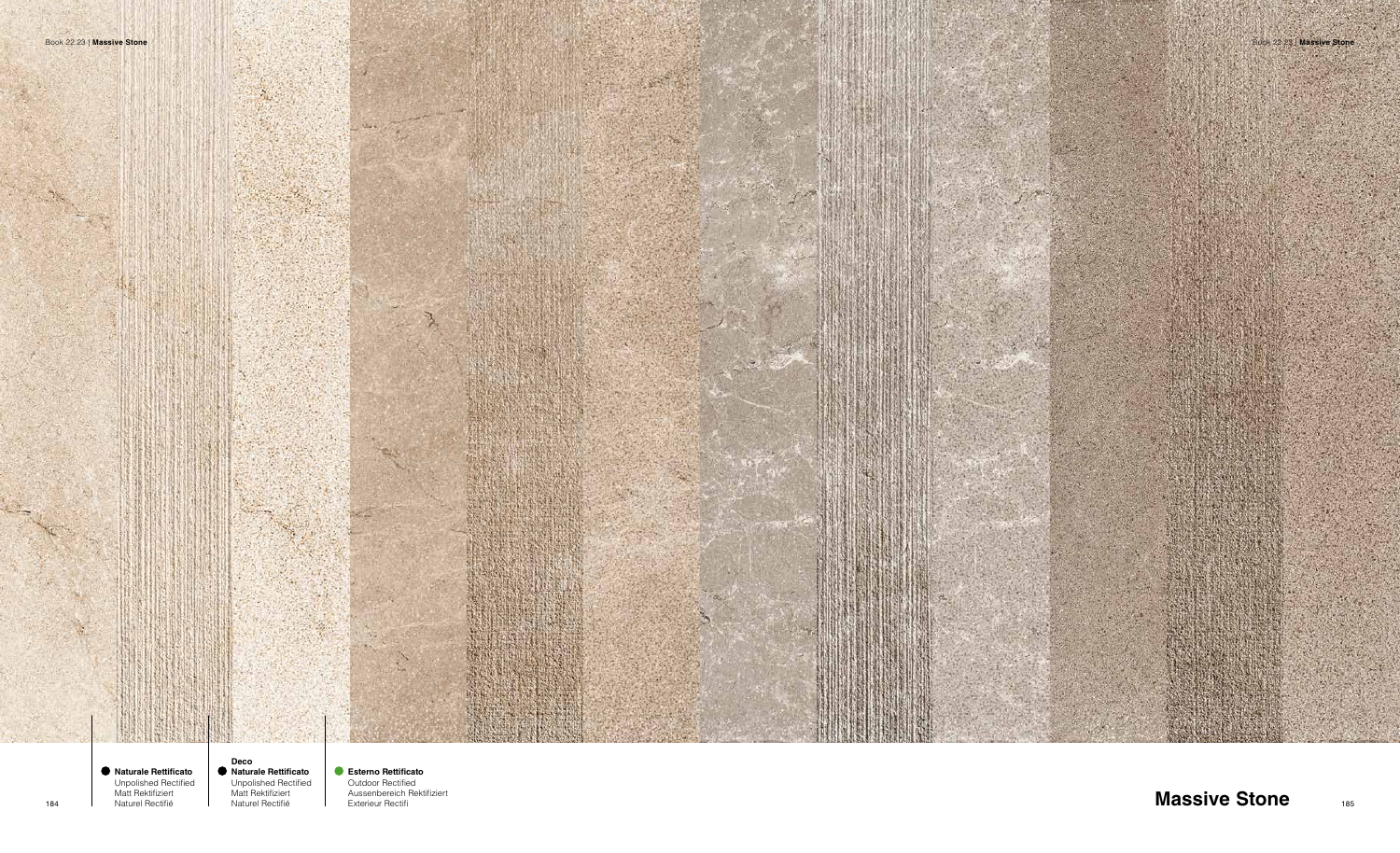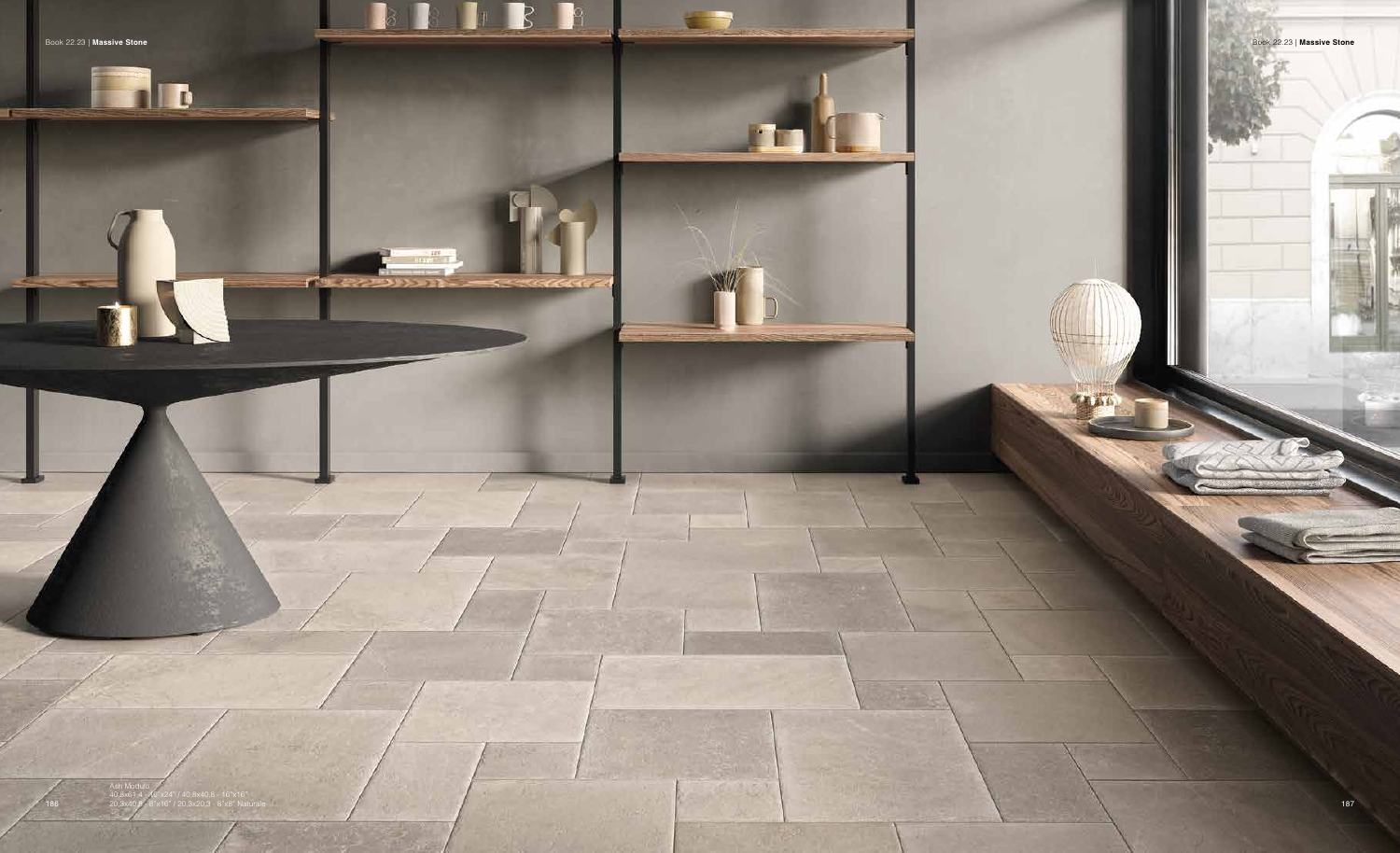



Massive Stone **Moon** Massive Stone **Desert**





Massive Stone Ash **Massive Stone Ash** Massive Stone **Ground** 

## **SUPERFICI** SURFACES OBERFLÄCHEN SURFACES

**Elemento Bordo Becco 30x60,4** - 12"x24" ≠ 20 mm  $\bullet$ 



**Esterno Rettificato**  Outdoor Rectified Aussenbereich Rektifiziert Exterieur Rectifié



**30,2x90,6** - 12"x36"

**DECO**

**30,2x90,6** - 12"x36"

**STONEWARE** 





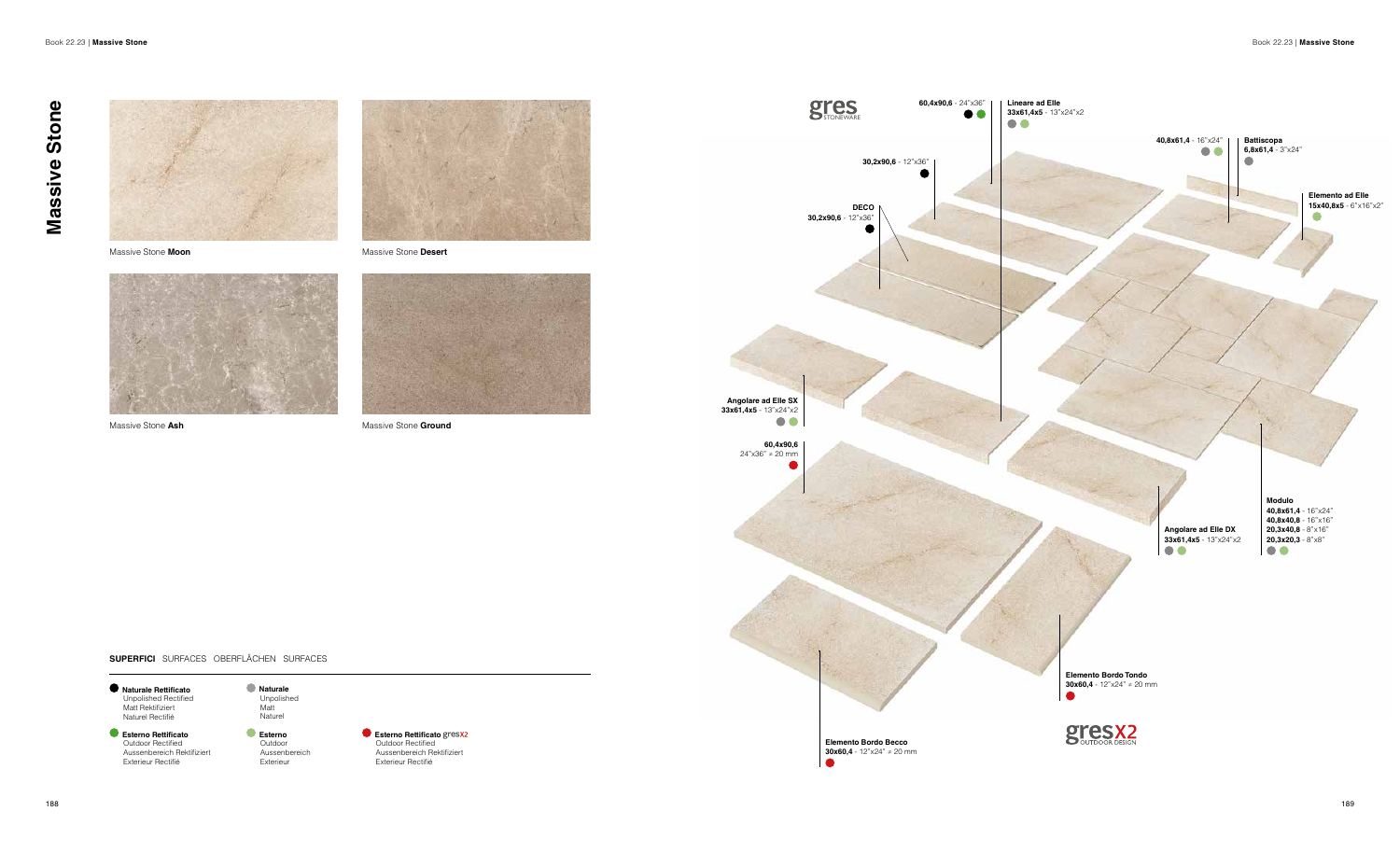| Colori                       | Superfici                                                                                           | Scatole                                     |                                                       |                                         | Pallet                                  |                          |                      | $\neq$                                       |  |
|------------------------------|-----------------------------------------------------------------------------------------------------|---------------------------------------------|-------------------------------------------------------|-----------------------------------------|-----------------------------------------|--------------------------|----------------------|----------------------------------------------|--|
|                              | <b>Esterno Rettificato</b><br>Outdoor Rectified<br>Aussenbereich Rektifiziert<br>Exterieur Rectifié | Pz/Sc<br>Pcs/Box<br>Stck/Kart.<br>Pcs/Boîte | Mg/Sc<br>Sqm/Box<br>Qm/Kart.<br>M <sup>2</sup> /Boîte | Kg/Sc<br>Kg/Box<br>Kg/Kart.<br>Kg/Boîte | Colli<br>Boxes<br>Kart<br><b>Boîtes</b> | Mq<br>Sqm<br>Qm<br>$M^2$ | Kg<br>Kg<br>Kg<br>Kg | Spessore<br>Thickness<br>Stärke<br>Epaisseur |  |
| Moon<br><b>Desert</b><br>Ash | <b>2MV91ER</b><br>2MV92ER<br>2MV93ER                                                                | $\overline{1}$                              | 0,547                                                 | 25                                      | 48                                      | 26,256                   | 1210                 | 20 mm                                        |  |
| Moon<br><b>Desert</b><br>Ash | <b>2MV61BT</b><br><b>2MV62BT</b><br>2MV63BT                                                         | $\mathcal{P}$                               |                                                       | 16,1                                    |                                         |                          |                      | $20 \text{ mm}$                              |  |
| Moon<br><b>Desert</b><br>Ash | 2MV61BB<br>2MV62BB<br>2MV63BB                                                                       | $\overline{c}$                              |                                                       | 16.1                                    |                                         |                          |                      | 20 mm                                        |  |
|                              |                                                                                                     |                                             |                                                       |                                         |                                         |                          |                      |                                              |  |

## Contenuto di una scatola Material packed all in one box

Paketinhalt<br>Le contenu d'une boîte

(A)<br>
Per una posa corretta è consigliata la tecnica del "buttering-floating" (doppia spalmatura): riempire bene<br>
Per una posa corretta è consigliata la tecnica del "buttering-floating" (doppia spalmatura): riempire bene<br>
F

| Formati                                                                                                                      | Colori                                 |                                                                  | Superfici                                                            |                                             | Scatole                                               |                                         |                                         | Pallet                            |                      |                                              |
|------------------------------------------------------------------------------------------------------------------------------|----------------------------------------|------------------------------------------------------------------|----------------------------------------------------------------------|---------------------------------------------|-------------------------------------------------------|-----------------------------------------|-----------------------------------------|-----------------------------------|----------------------|----------------------------------------------|
| <b>Massive Stone</b><br>gres                                                                                                 |                                        | Naturale<br>Unpolished<br>Matt<br>Naturel                        | Esterno<br>Outdoor<br>Aussenbereich<br>Exterieur                     | Pz/Sc<br>Pcs/Box<br>Stck/Kart.<br>Pcs/Boîte | Mq/Sc<br>Sqm/Box<br>Qm/Kart.<br>M <sup>2</sup> /Boîte | Kg/Sc<br>Kg/Box<br>Kg/Kart.<br>Kg/Boîte | Colli<br>Boxes<br>Kart<br><b>Boîtes</b> | Mq<br>Sqm<br>Qm<br>M <sup>2</sup> | Кg<br>Кg<br>Кg<br>Кg | Spessore<br>Thickness<br>Stärke<br>Epaisseur |
| 40,8x61,4 - 16"x24"                                                                                                          | Moon<br><b>Desert</b><br>Ash<br>Ground | <b>MV461</b><br>MV462<br>MV463<br><b>MV468</b>                   | <b>MV461E</b><br><b>MV462E</b><br><b>MV463E</b><br><b>MV468E</b>     | 5                                           | 1,253                                                 | 25                                      | 48                                      | 60,144                            | 1210                 | 9,5 mm                                       |
| Modulo <sup>*</sup><br>40,8x61,4 - 16"x24"<br>40,8x40,8 - 16"x16"<br>$20,3x40,8 - 8" \times 16"$<br>20,3x20,3 - 8"x8"        | Moon<br><b>Desert</b><br>Ash<br>Ground | <b>MV1MD</b><br><b>MV2MD</b><br><b>MV3MD</b><br><b>MV8MD</b>     | <b>MV1MDE</b><br><b>MV2MDE</b><br>MV3MDE<br><b>MV8MDE</b>            | 6                                           | 0,75                                                  | 15                                      | 44                                      | 33                                | 670                  | 9,5 mm                                       |
| $6,8x61,4 - 3"x24"$<br>Battiscopa - Bullnose<br>Sockel - Plinthe                                                             | Moon<br><b>Desert</b><br>Ash<br>Ground | <b>MVB611</b><br><b>MVB612</b><br><b>MVB613</b><br><b>MVB618</b> |                                                                      | 26                                          | MI<br>15,964                                          | 21,84                                   |                                         |                                   |                      |                                              |
| (A)<br>15x40,8x5 - 6"x16"x2"<br>Lineare ad Elle - L-shaped Element<br>L-Form Element - Elément linéaire en "L"               | Moon<br><b>Desert</b><br>Ash<br>Ground |                                                                  | <b>MV1EL</b><br>MV2EL<br>MV3EL<br>MV8EL                              | 6                                           | MI 2,448                                              | 10,2                                    |                                         |                                   |                      |                                              |
| (A)<br>33x61,4x5 - 13"x24"x2"<br>Lineare ad Elle - L-shaped Element<br>L-Form Element - Elément linéaire en "L"              | Moon<br><b>Desert</b><br>Ash<br>Ground | <b>MV1GL</b><br><b>MV2GL</b><br><b>MV3GL</b><br><b>MV8GL</b>     | <b>MV1GLE</b><br><b>MV2GLE</b><br><b>MV3GLE</b><br><b>MV8GLE</b>     | 4                                           |                                                       | 20                                      |                                         |                                   |                      |                                              |
| (A)<br>33x61,4x5 - 13"x24"x2" DX<br>Angolare ad Elle - L-shaped Corner Element<br>L-Form Eckelement - Elément d'angle en "L" | Moon<br><b>Desert</b><br>Ash<br>Ground | <b>MV1GAD</b><br><b>MV2GAD</b><br>MV3GAD<br><b>MV8GAD</b>        | <b>MV1GADE</b><br><b>MV2GADE</b><br>MV3GADE<br>MV8GADE               | $\sqrt{2}$                                  |                                                       | 11                                      |                                         |                                   |                      |                                              |
| (A)<br>33x61,4x5 - 13"x24"x2" SX<br>Angolare ad Elle - L-shaped Corner Element<br>L-Form Eckelement - Elément d'angle en "L" | Moon<br>Desert<br>Ash<br>Ground        | <b>MV1GAS</b><br><b>MV2GAS</b><br><b>MV3GAS</b><br><b>MV8GAS</b> | <b>MV1GASE</b><br><b>MV2GASE</b><br><b>MV3GASE</b><br><b>MV8GASE</b> | $\sqrt{2}$                                  |                                                       | 11                                      |                                         |                                   |                      |                                              |

| Formati                      | Colori                                 |                                                                                                     |
|------------------------------|----------------------------------------|-----------------------------------------------------------------------------------------------------|
| <b>Massive Stone</b><br>gres |                                        | <b>Naturale Rettificato</b><br><b>Unpolished Rectified</b><br>Matt Rektifiziert<br>Naturel Rectifié |
| 60,4x90,6 - 24"x36"          | Moon<br><b>Desert</b><br>Ash<br>Ground | <b>MV691R</b><br><b>MV692R</b><br><b>MV693R</b><br><b>MV698R</b>                                    |
| 30,2x90,6 - 12"x36"          | Moon<br><b>Desert</b><br>Ash<br>Ground | <b>MV391R</b><br><b>MV392R</b><br><b>MV393R</b><br><b>MV398R</b>                                    |
| DECO 30,2x90,6 - 12"x36" *   | Moon<br><b>Desert</b><br>Ash<br>Ground | <b>MVD391R</b><br><b>MVD392R</b><br><b>MVD393R</b><br><b>MVD398R</b>                                |

\*<br>2 assorted textures - Minimum number of assorted texture differenti all'interno di una scatola<br>2 assorted textures - Minimum number of assorted textures in each box not guaranteed<br>2 gemischte Texturen - Eine Mindestanzah



**\*** Un MODULO è composto dal contenuto di 2 scatole. A MODULE is composed of the contents of 2 boxes. Ein MODUL besteht aus dem Inhalt von 2 Schachteln.

Un MODULE se compose du contenu de 2 cartons.

| Formati | Colori                                 | Superfici                                                                                    |                                                                                                     |                                             | ≠                                                     |                                         |                                         |                          |                      |                                              |
|---------|----------------------------------------|----------------------------------------------------------------------------------------------|-----------------------------------------------------------------------------------------------------|---------------------------------------------|-------------------------------------------------------|-----------------------------------------|-----------------------------------------|--------------------------|----------------------|----------------------------------------------|
| one     |                                        | <b>Naturale Rettificato</b><br>Unpolished Rectified<br>Matt Rektifiziert<br>Naturel Rectifié | <b>Esterno Rettificato</b><br>Outdoor Rectified<br>Aussenbereich Rektifiziert<br>Exterieur Rectifié | Pz/Sc<br>Pcs/Box<br>Stck/Kart.<br>Pcs/Boîte | Mq/Sc<br>Sqm/Box<br>Qm/Kart.<br>M <sup>2</sup> /Boîte | Kg/Sc<br>Kg/Box<br>Kg/Kart.<br>Kg/Boîte | Colli<br>Boxes<br>Kart<br><b>Boîtes</b> | Mq<br>Sqm<br>Qm<br>$M^2$ | Кg<br>Kg<br>Kg<br>Kg | Spessore<br>Thickness<br>Stärke<br>Epaisseur |
|         | Moon<br><b>Desert</b><br>Ash<br>Ground | <b>MV691R</b><br><b>MV692R</b><br><b>MV693R</b><br><b>MV698R</b>                             | <b>MV691ER</b><br><b>MV692ER</b><br><b>MV693ER</b><br><b>MV698ER</b>                                | 3                                           | 1,641                                                 | 36,5                                    | 32                                      | 52,512                   | 1178                 | $10 \, \text{mm}$                            |
|         | Moon<br><b>Desert</b><br>Ash<br>Ground | <b>MV391R</b><br><b>MV392R</b><br><b>MV393R</b><br><b>MV398R</b>                             |                                                                                                     | 6                                           | 1,6416                                                | 36                                      | 36                                      | 59,0976                  | 1306                 | $10 \, \text{mm}$                            |
| 36" *   | Moon<br><b>Desert</b><br>Ash<br>Ground | <b>MVD391R</b><br><b>MVD392R</b><br><b>MVD393R</b><br>MVD398R                                |                                                                                                     | 6                                           | 1,6416                                                | 36                                      | 36                                      | 59,0976                  | 1306                 | 10 mm                                        |